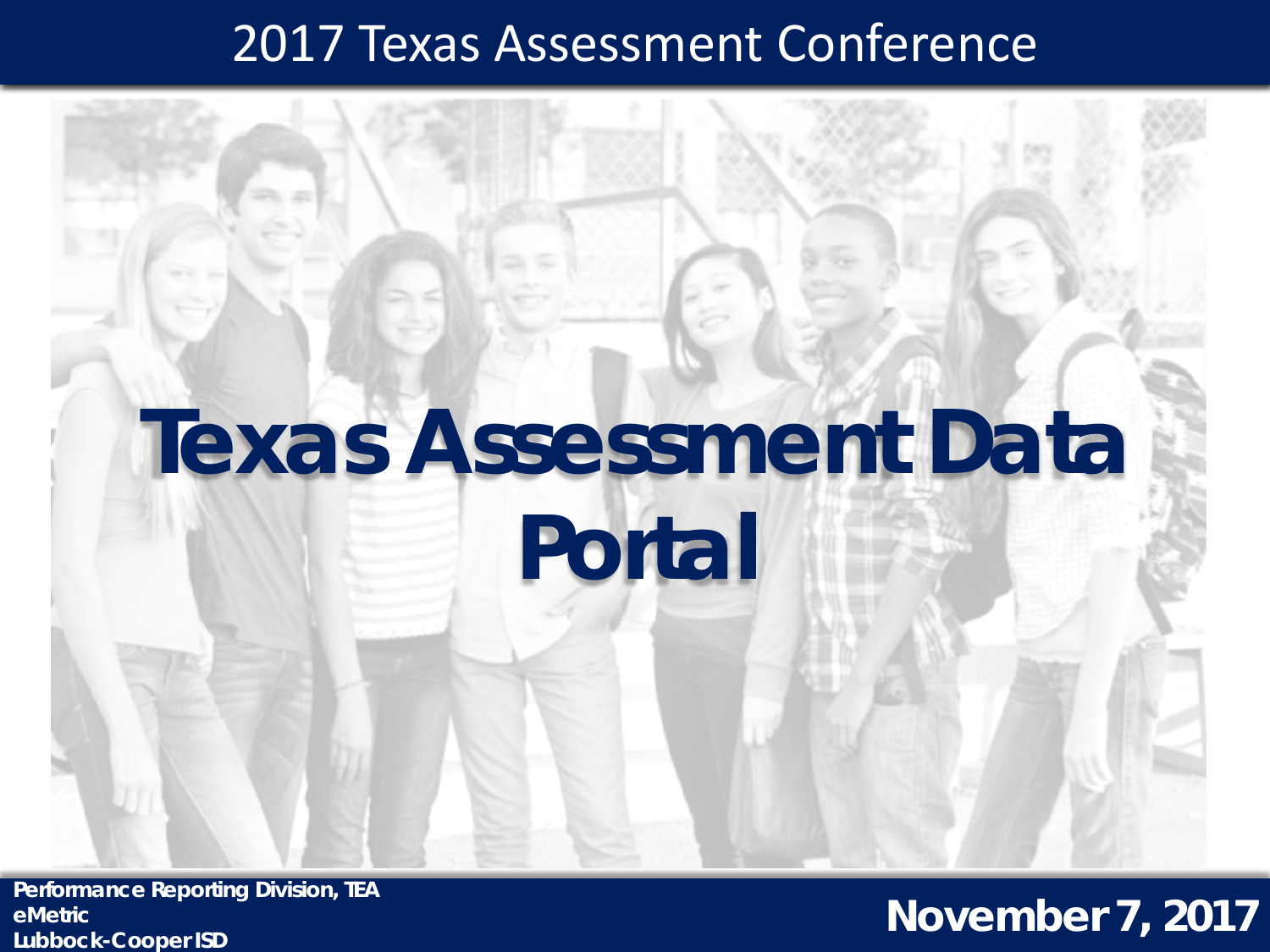#### Data Portals

Three portal sites provide interactive reports for the STAAR, STAAR Alternate 2, TELPAS, and TAKS assessment programs.

- **1. Student Portal**
- **2. Analytic/Public Portal**
- **3. Teacher/Secure Portal**







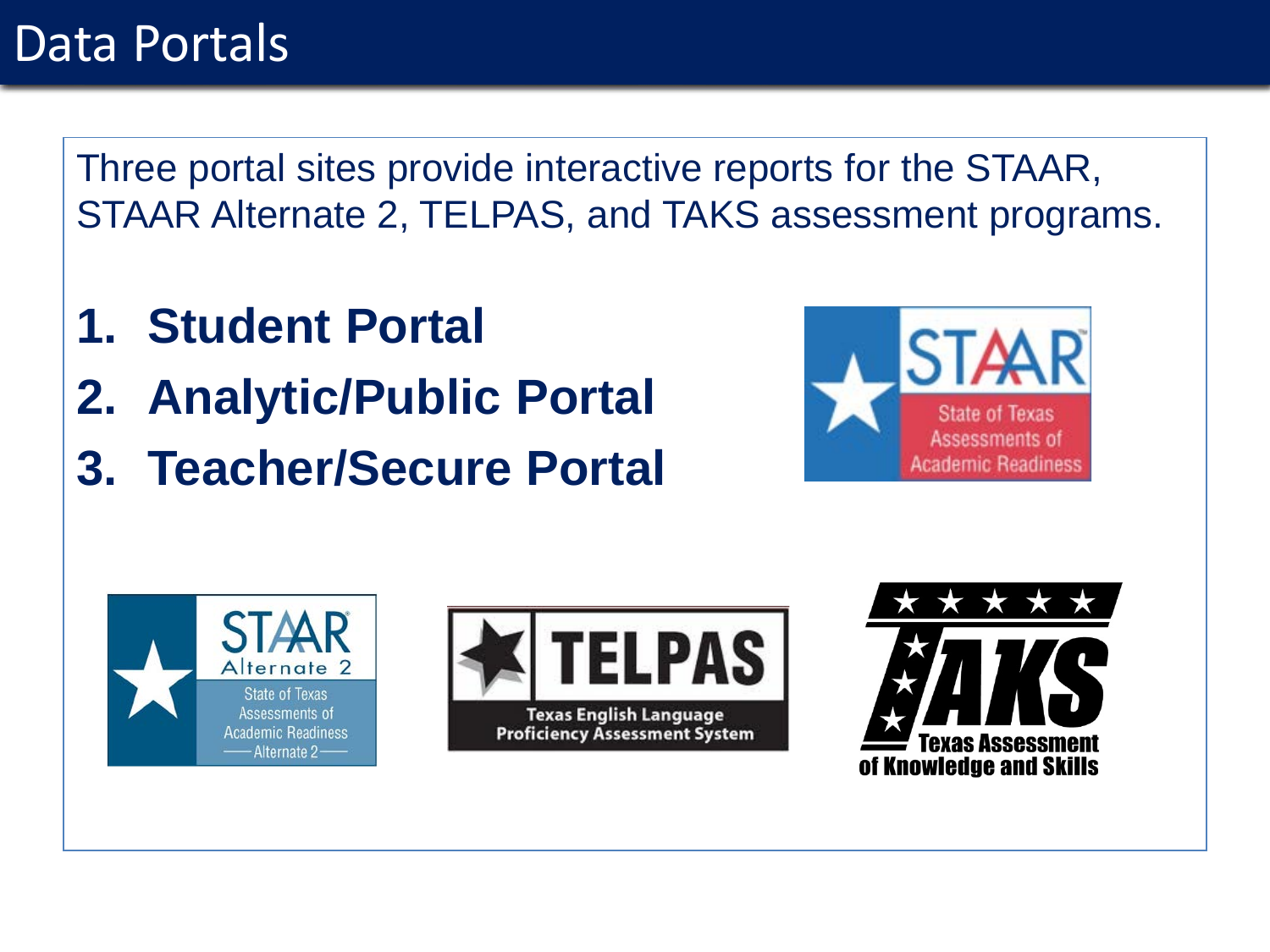#### Programs Reported:

- STAAR (3–8 & EOC): *2012–Current*
	- Mathematics, Reading, Writing, Science, Social Studies
	- Algebra I, English I, English II, Biology I, U.S. History
- STAAR Alternate 2: *2015–Current*
	- Mathematics, Reading, Writing, Science, Social Studies
	- Algebra I, English I, English II, Biology, U.S. History
- TELPAS: *2008–Current*
	- Listening, Speaking, Reading, Writing
- TAKS: *2008–Current*
	- Mathematics, ELA, Science, Social Studies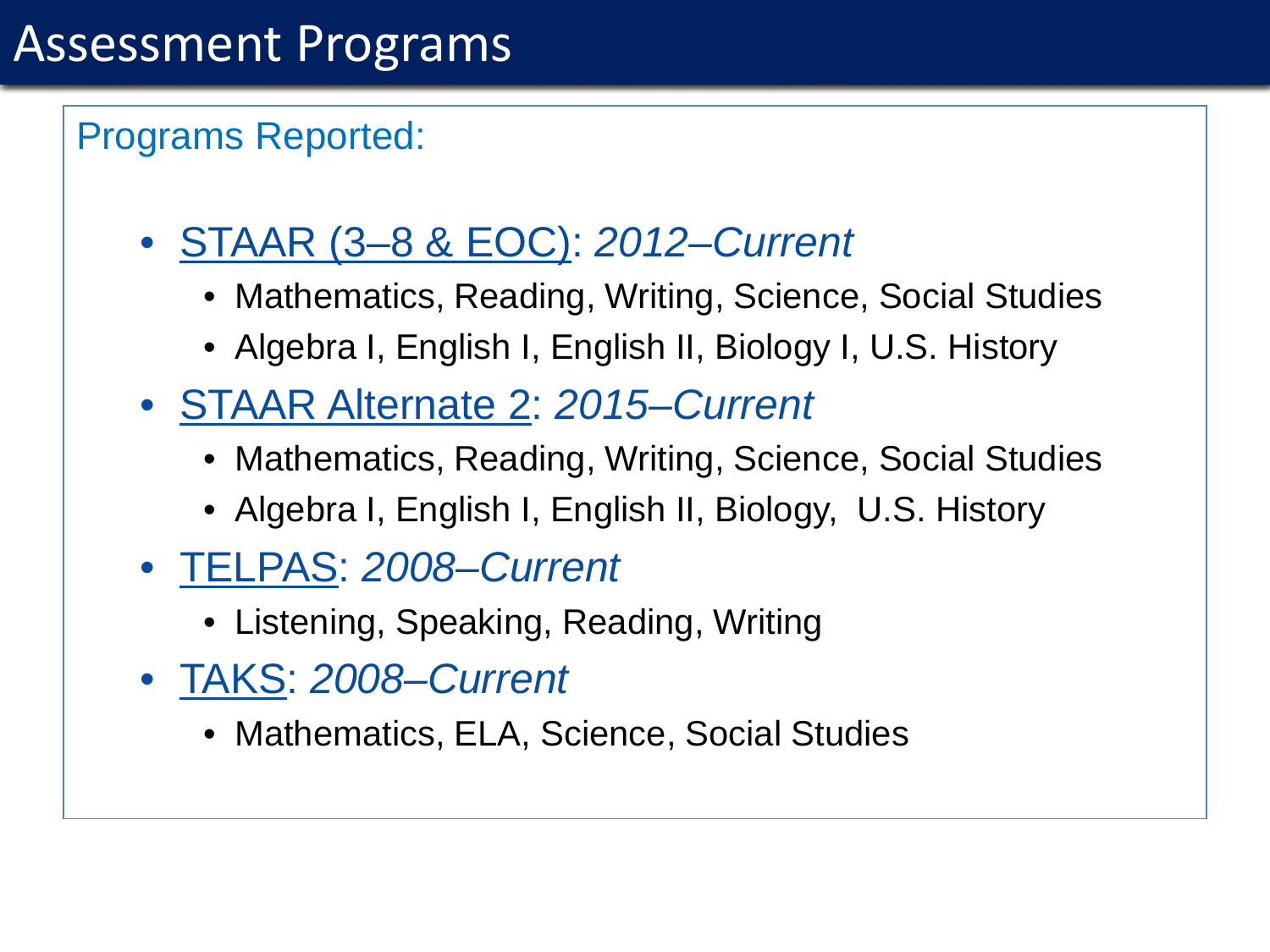

- Secure access to student results
- List of testing history
- Filter by program and/or administration
- Detailed results by item
- Downloadable STAAR Report Card PDFs
- Responsive design provides optimal resolution for desktop, tablet, and mobile devices.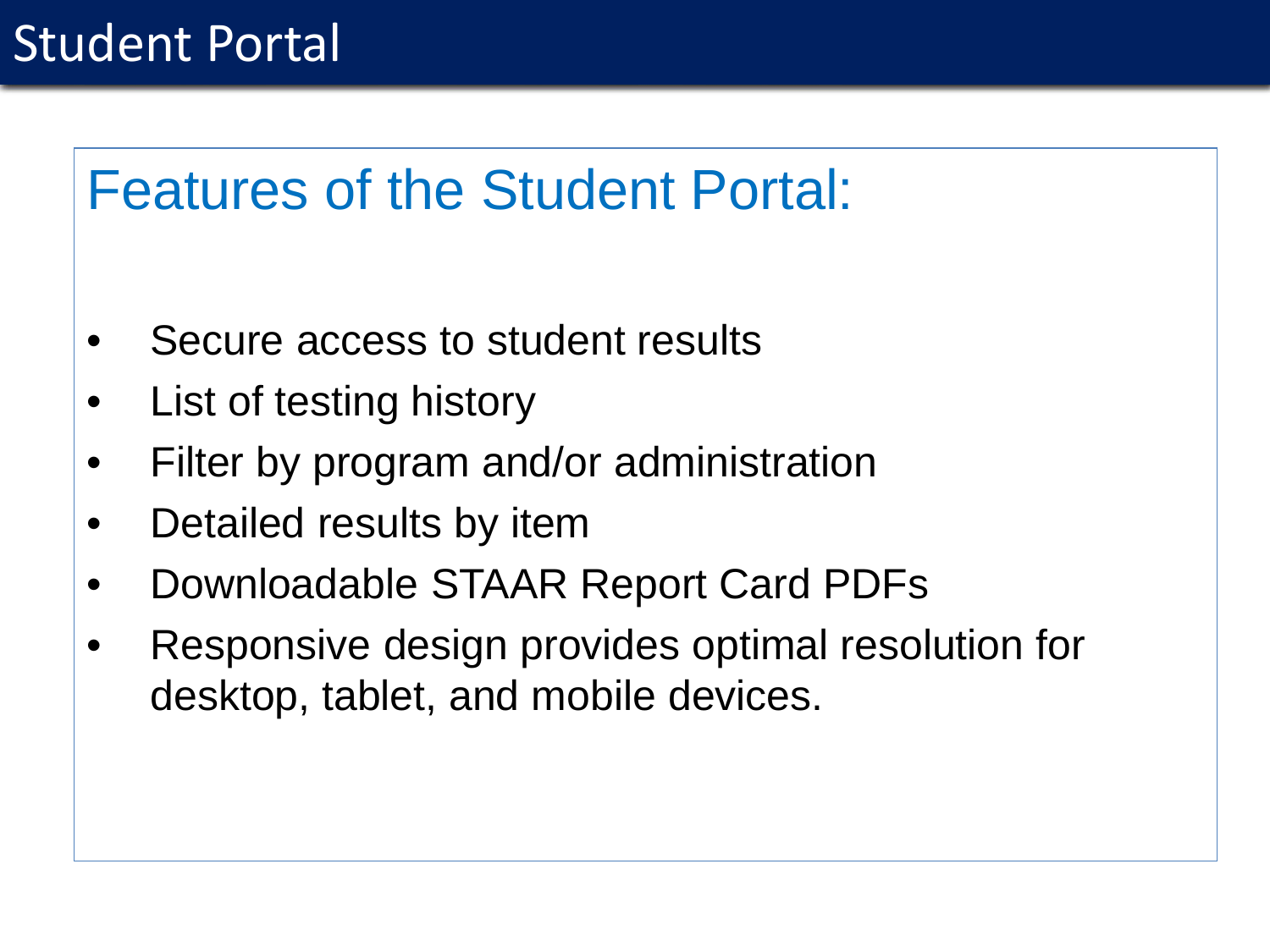#### Student Portal Demonstration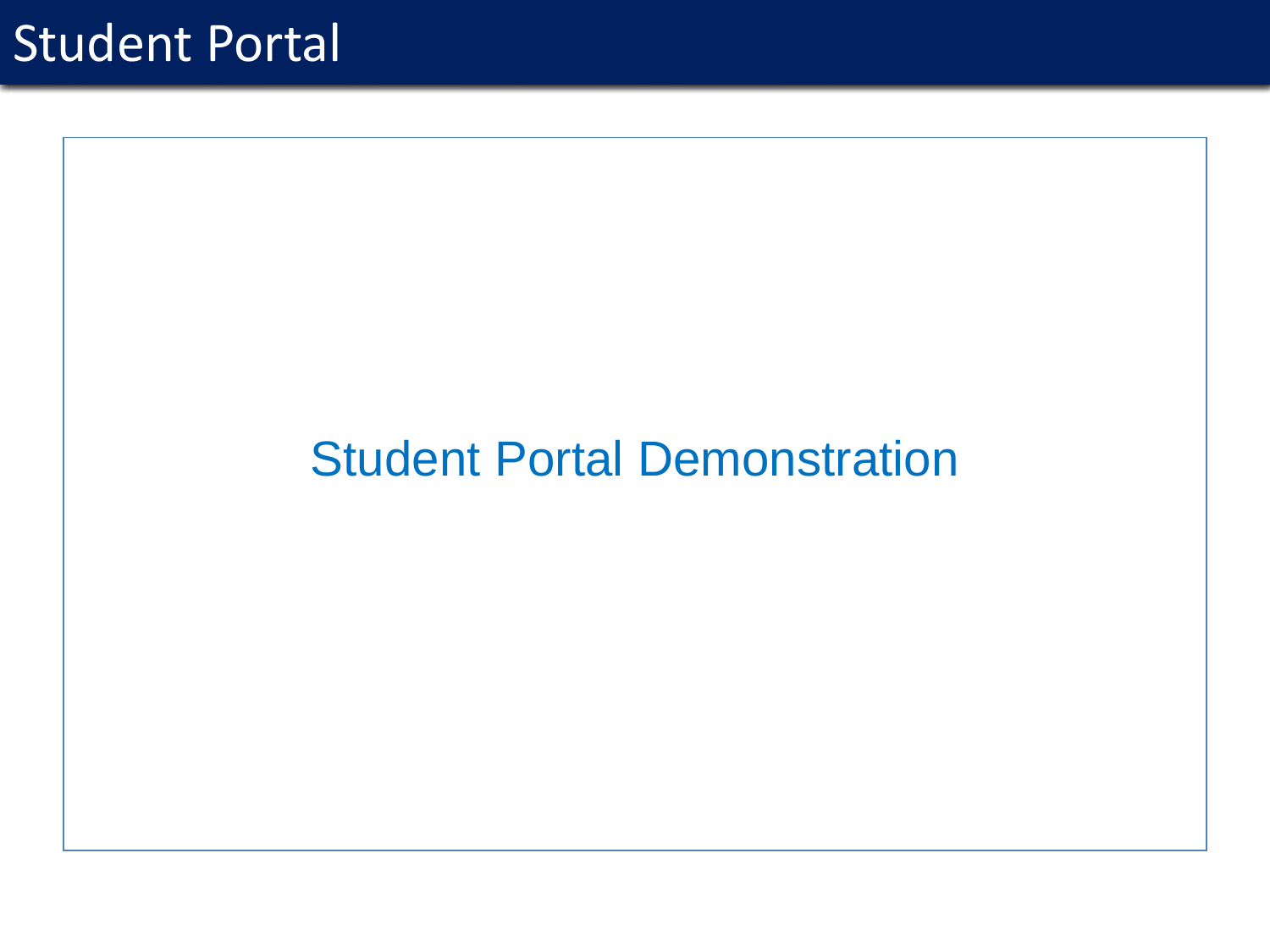# Analytic/Public Portal

# Features of the Analytic/Public Portal:

- Available to Everyone (no login needed)
- Customizable Reports and Quick Reports
- **Tabular and Graphical Summary Formats**
- Disaggregate & Filter Options
- Print and Download Reports and Graphs
- Interactive and Downloadable Help Guide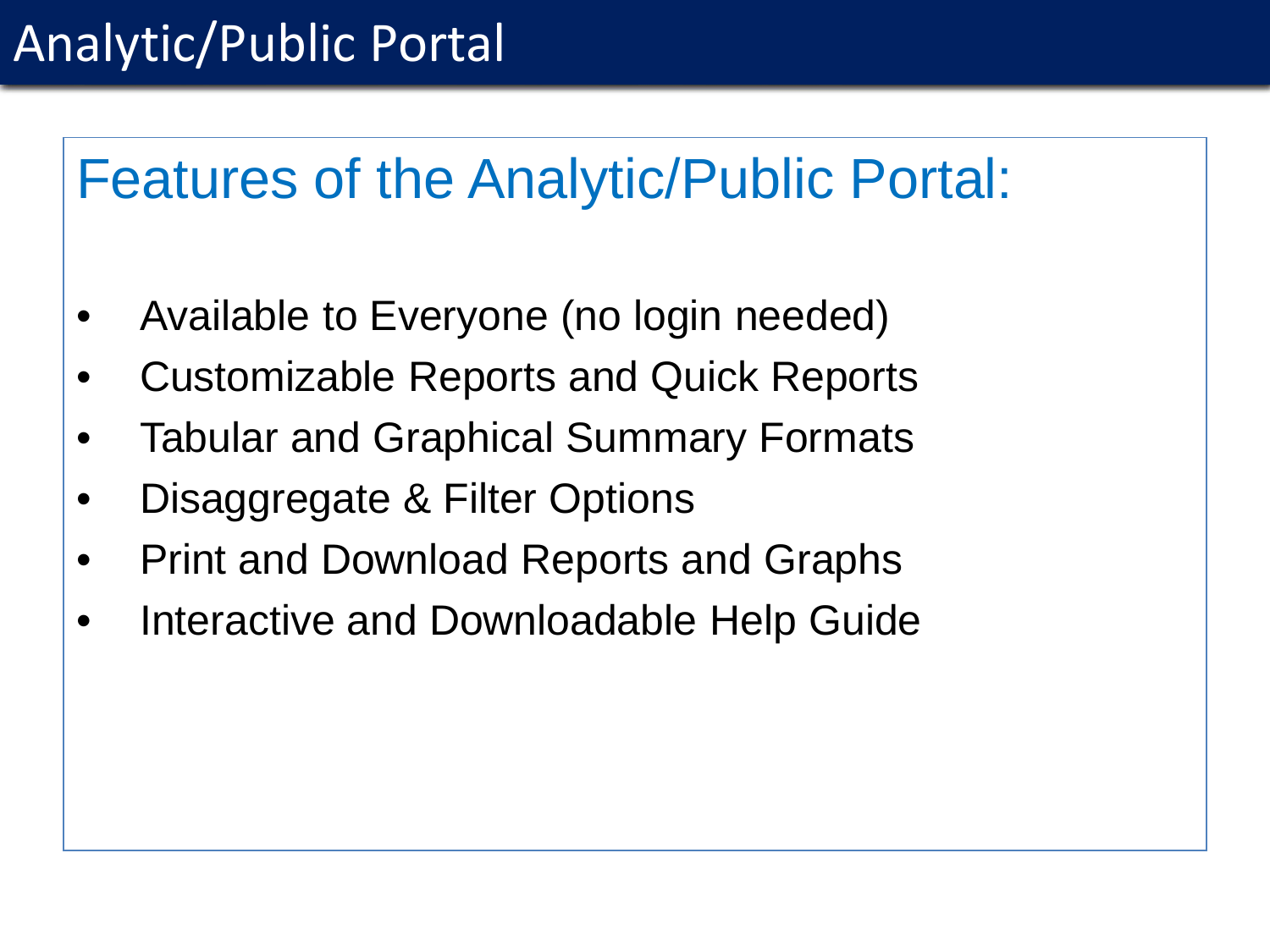## Report Types (Analytic/Public Portal)

- Group Summary: Performance Levels
	- Summary results of performance levels by subject for one or more administrations
- Group Summary: Reporting Categories/Objectives
	- Summary results of reporting categories or objectives by subject for one or more administrations
- Graphical Summary: Performance Levels
	- Performance Level and Scale Score summary charts/graphs for one or more administrations
- Graphical Summary: Reporting Categories/Objectives
	- Reporting Category summary charts/graphs for a selected administration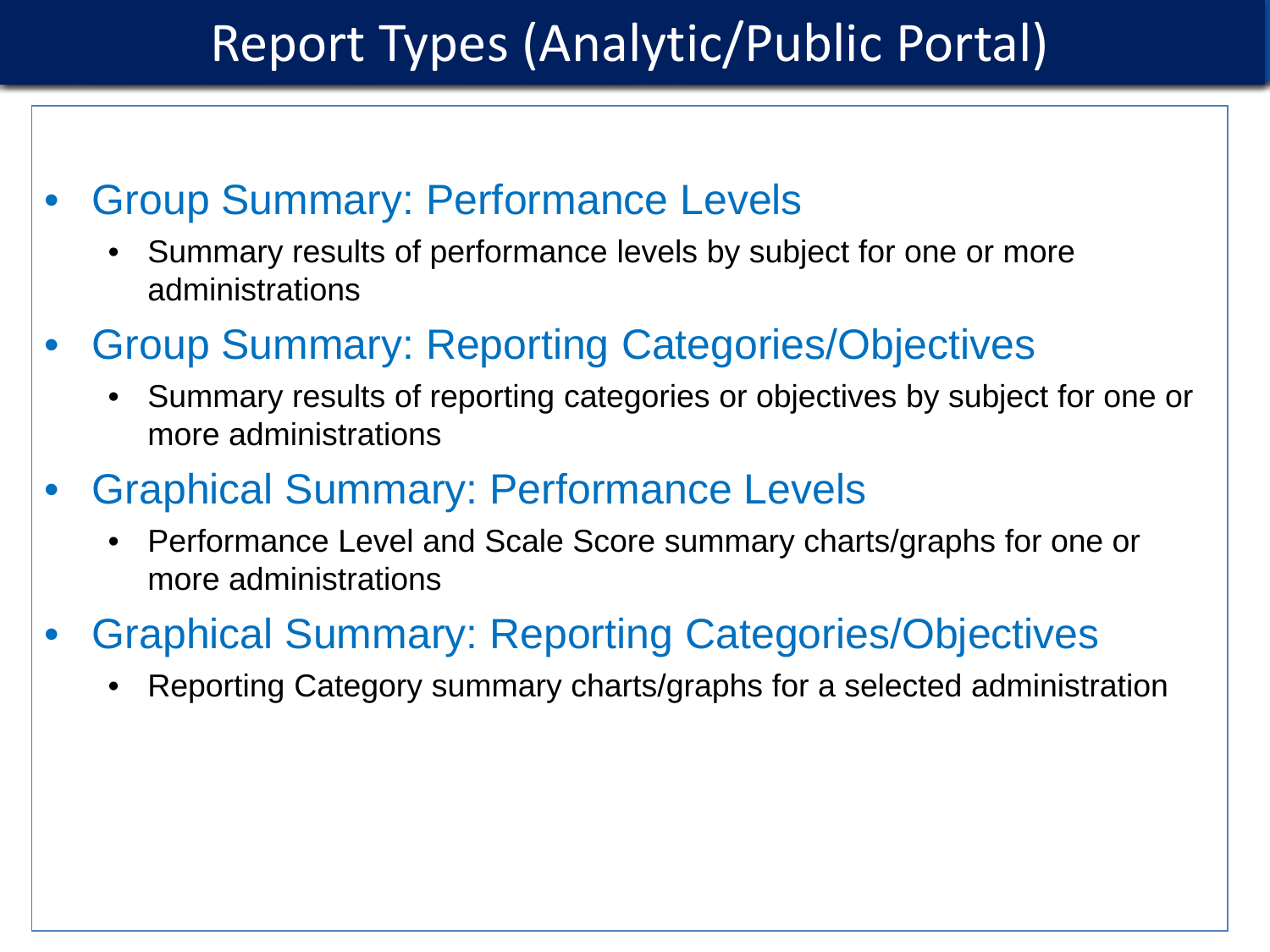# Report Types cont.

#### • Pre-Customized Reports

• Interactive reports based on the format of standard report PDFs

*STAAR Pre-Customized Report Examples – Modeled after formatting of Texas Standard Paper/PDF Reports:*

- **Standard Summary**
- Standard Combined Summary
- **Standard Constructed Response Summary**
- **Standard Cumulative Summary**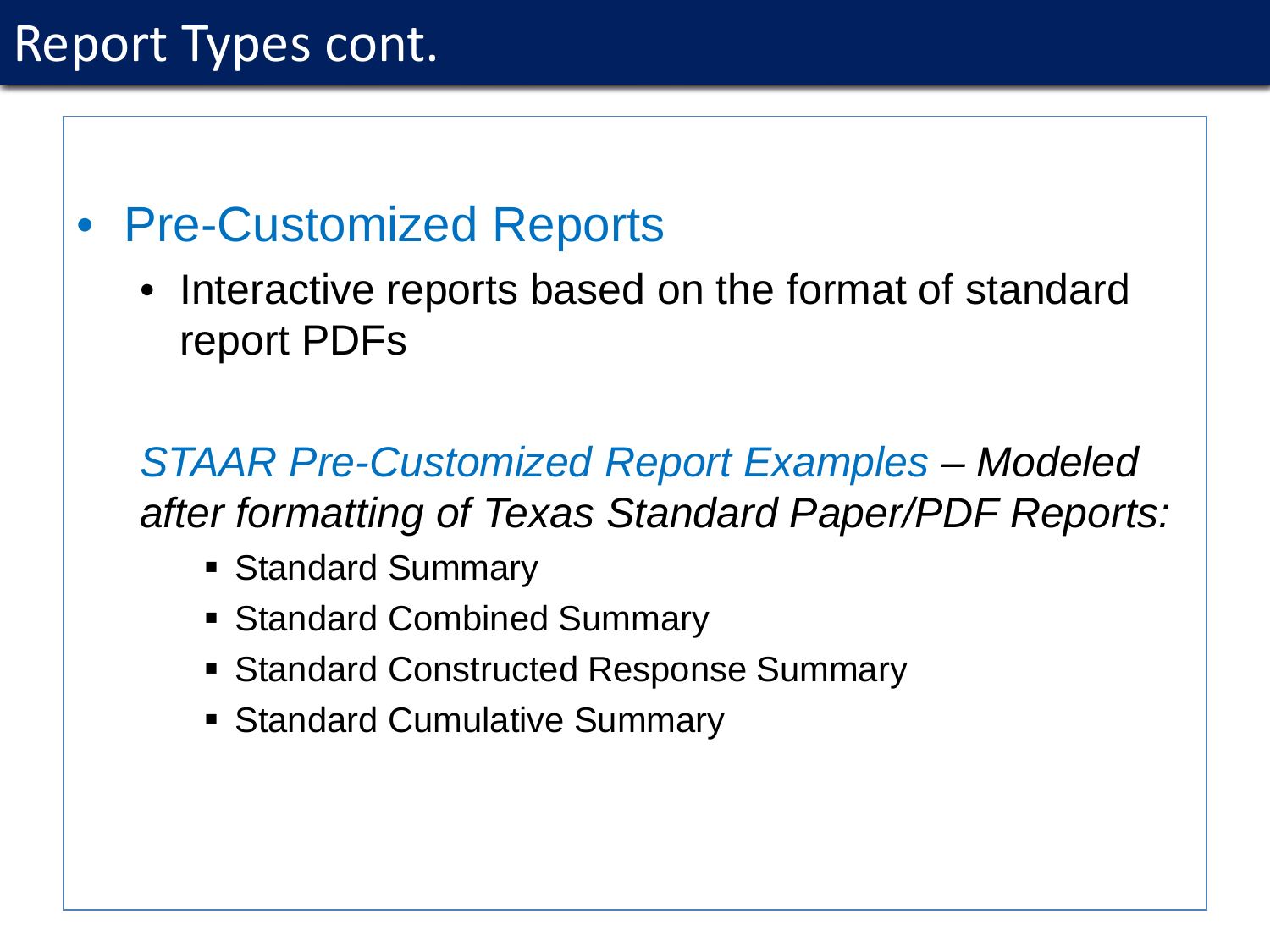# Teacher/Secure Portal

# Features of the Teacher/Secure Portal:

- Secure Access via single sign on through the STAAR Assessment Management System
- Customizable Reports:
	- Tabular and Graphical Summary Data
	- Roster and Individual Student Data
- Disaggregate, Filter, Drill Down, and Search Options
- Data Analytics such as Summarize, Distribute, Scatterplot, and Cross tab
- Print, Download, and Save Reports and Graphs
- Interactive and Downloadable Help Guide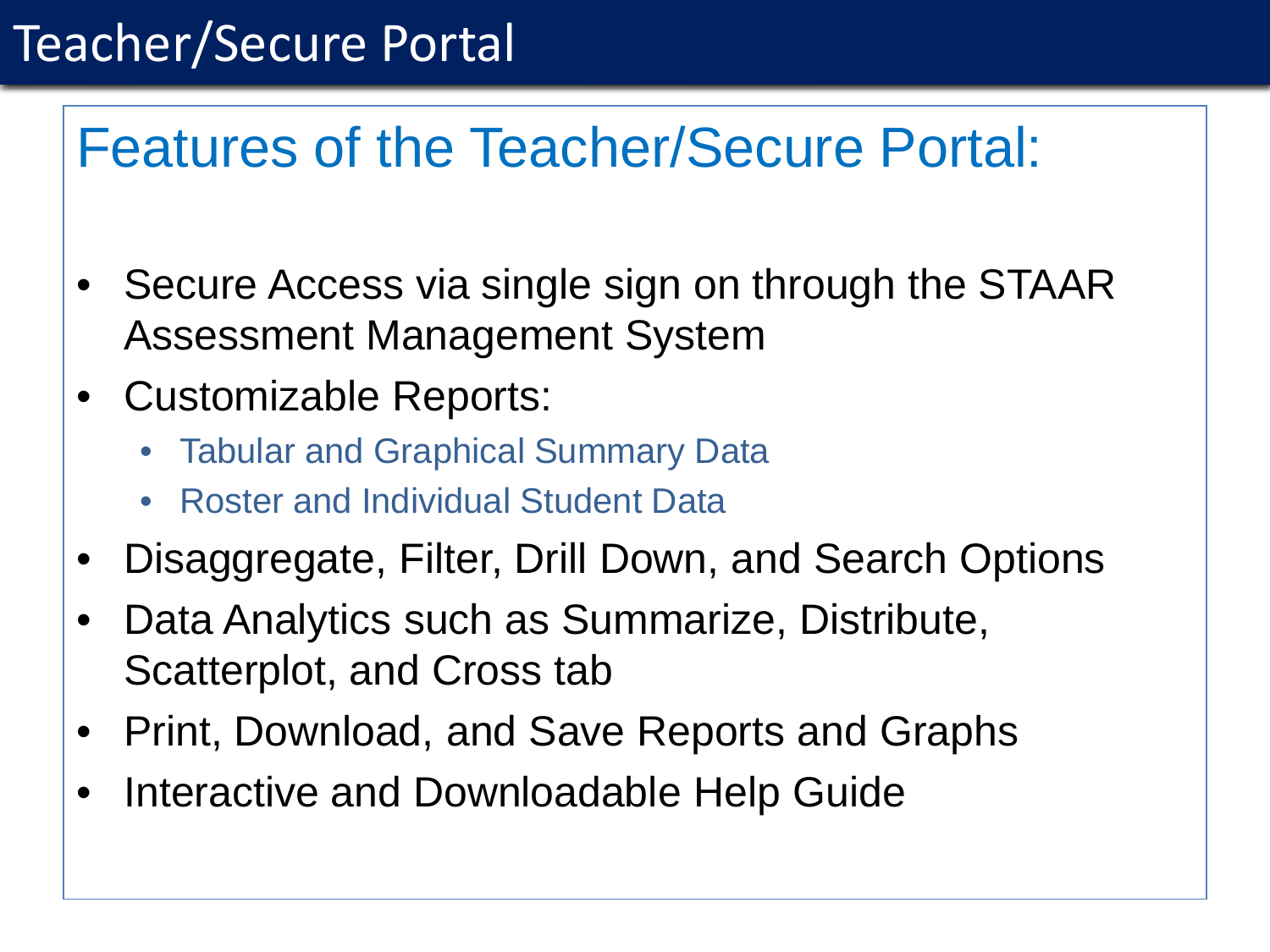# Report Types (Teacher/Secure Portal)

- Group Summary: Performance Levels
	- Summary results of performance levels by subject for one or more administrations
- Group Summary: Reporting Categories/Objectives
	- Summary results of reporting categories or objectives by subject for one or more administrations
- Graphical Summary: Performance Levels
	- Performance Level and Scale Score summary charts/graphs for one or more administrations
- Graphical Summary: Reporting Categories/Objectives
	- Reporting Category summary charts/graphs for a selected administration
- Pre-Customized Reports
	- Interactive reports based on the format of standard report PDFs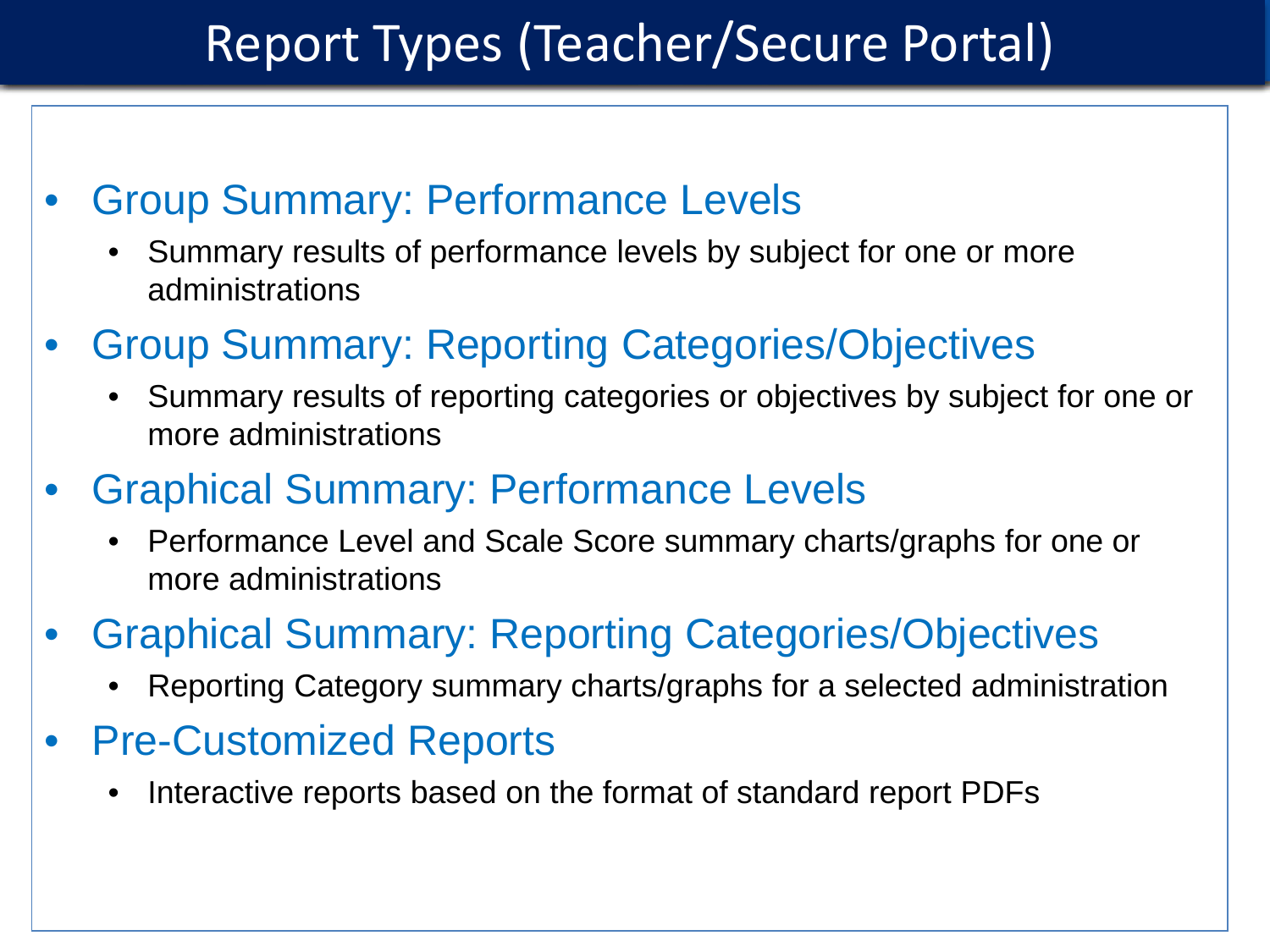## Report Types cont. (Teacher/Secure Portal)

- Roster Report: Individual Performance *(Teacher Portal Only)*
	- Roster of students' scores and demographics by subject/grade and administration
- Longitudinal Roster Report *(Teacher Portal Only)*
	- Roster of students' scores and demographics by subject across administrations
- Individual Student Report *(Teacher Portal Only)*
	- Drill down from Roster or Longitudinal Roster Reports to view individual student reports by subject across administrations